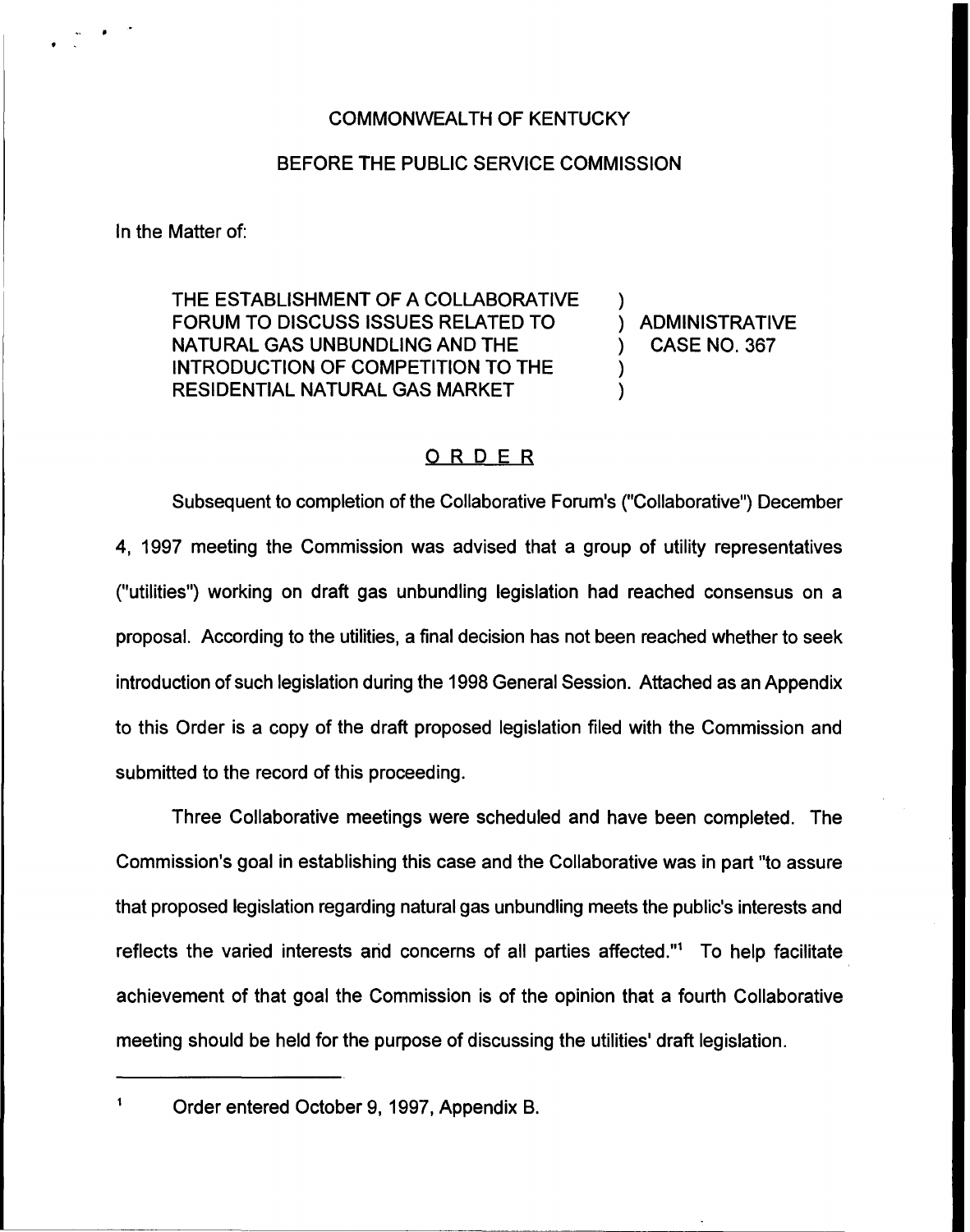The Commission, on its own motion, HEREBY ORDERS that:

1. A fourth Collaborative meeting shall be held January 23, 1998, 10:00-12:00 noon, EST, in Hearing Room 1 at 730 Schenkel Lane of the Commission's offices in Frankfort, Kentucky. The purpose of the meeting is to discuss the draft gas unbundling legislation attached as an Appendix to this Order.

2. At the meeting Collaborative members shall provide written comments regarding the draft legislation, and provide copies to each Collaborative member. Collaborative members may file joint comments. Other intervenors to this proceeding may also provide comments at their discretion.

3. Submission of the Collaborative's Report due January 15, 1998 is held in abeyance until further notice.

Done at Frankfort, Kentucky, this 9th day of January, 1998.

PUBLIC SERVICE COMMISSION

For the Commission

**ATTEST** 

Executive Director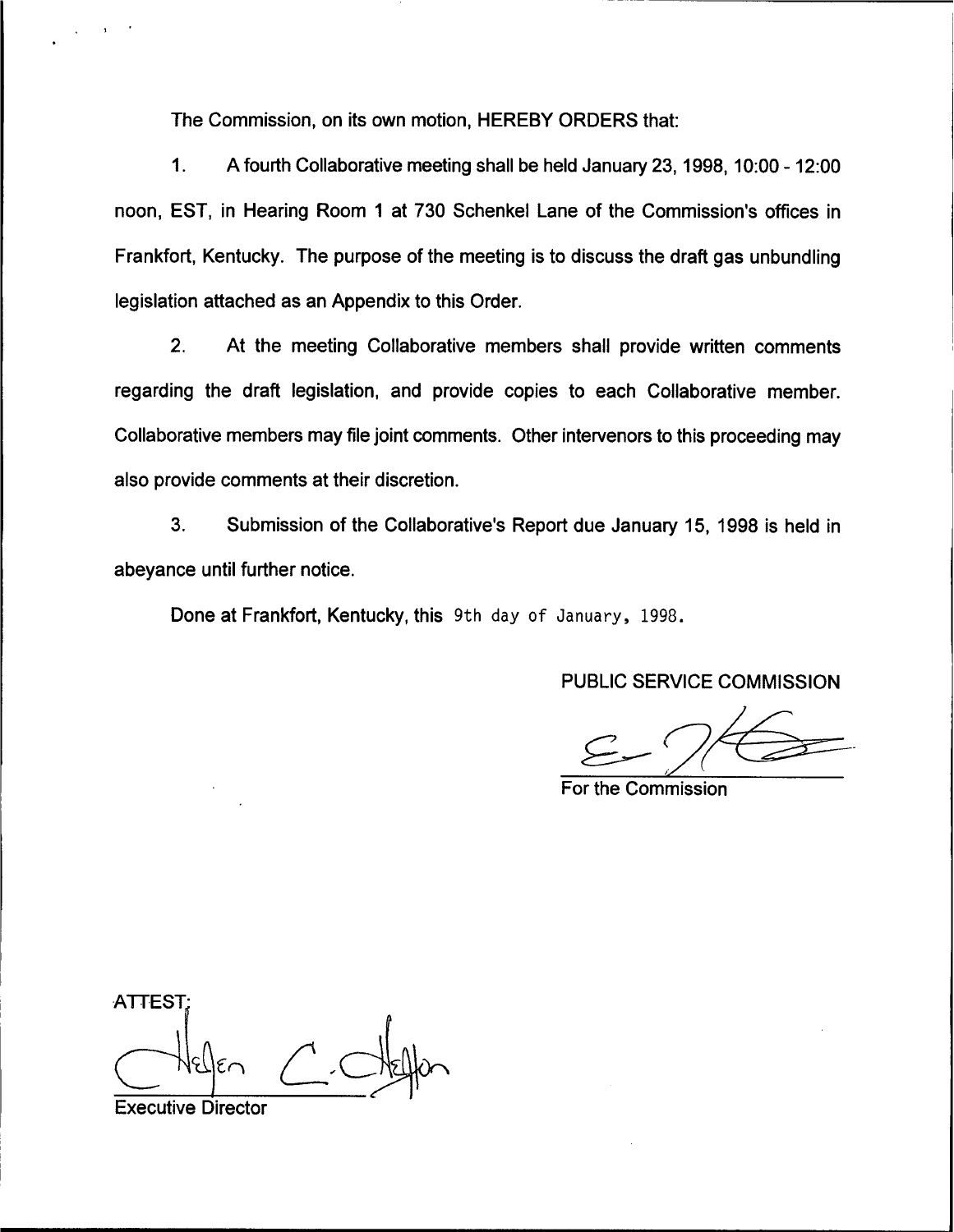#### APPENDIX

### APPENDIX TO AN ORDER OF THE KENTUCKY PUBLIC SERVICE COMMISSION IN ADMINISTRATIVE CASE NO. 367 DATED JANUARY 9, 1998

AN ACT relating to competitive natural gas choices for consumers and alternative gas utility regulation.

Be It enacted by the General Assembly of the Commonwealth of Kentucky:

SECTION 1. A NEW SECTION OF KRS CHAPTER 278 IS CREATED TO READ AS FOLLOWS:  $278.5$ 

(0) Findings. The legislature finds and determines that:

(a) It is in the public interest to establish regulatory flexibility for the natural gas industry ih Kentucky to permit competitive market forces to provide natural gas supplies and services.

(b) In order to permit competitive markets for natural gas supplies and services to consumers, existing statutes and regulations must be modified to establish standards and procedures for direct access to competitive gas supply markets and services by retail consumers and to allow gas companies the opportunity to compete effectively in a competitive marketplace whife maintaining safety and reliability of natural gas distribution systems.

(c) This legislation provides a process permitting competition in the natural gas industry through unbundling of gas utility services and rates and deregulating those components of the natural gas industry subject to actual competition. It is the legislature's intent that this Section provide protection for consumers during and after the transition to a competitive natural gas market and to maintain and encourage safe and reliabie natural gas service. The commission shall continue to regulate those natural gas services subject to monopoly power and will continue to regulate safety aspects of natural gas facilities pursuant to KRS 278.495.

(d) It is the further intent of the legislature that this Section preserve undisturbed the existing tax base and resulting tax revenue to state, county, and municipal taxing authorities.

(e) Therefore, pursuant to this Section the commission shall allow for an orderly and expeditious transition of the natural gas industry toward fully developed competition and provide for ratemaklng methods which the legislature finds appropriate for the provision of natural gas services, including the recovery of service commitment costs, and the use of alternative forms of rate regulation.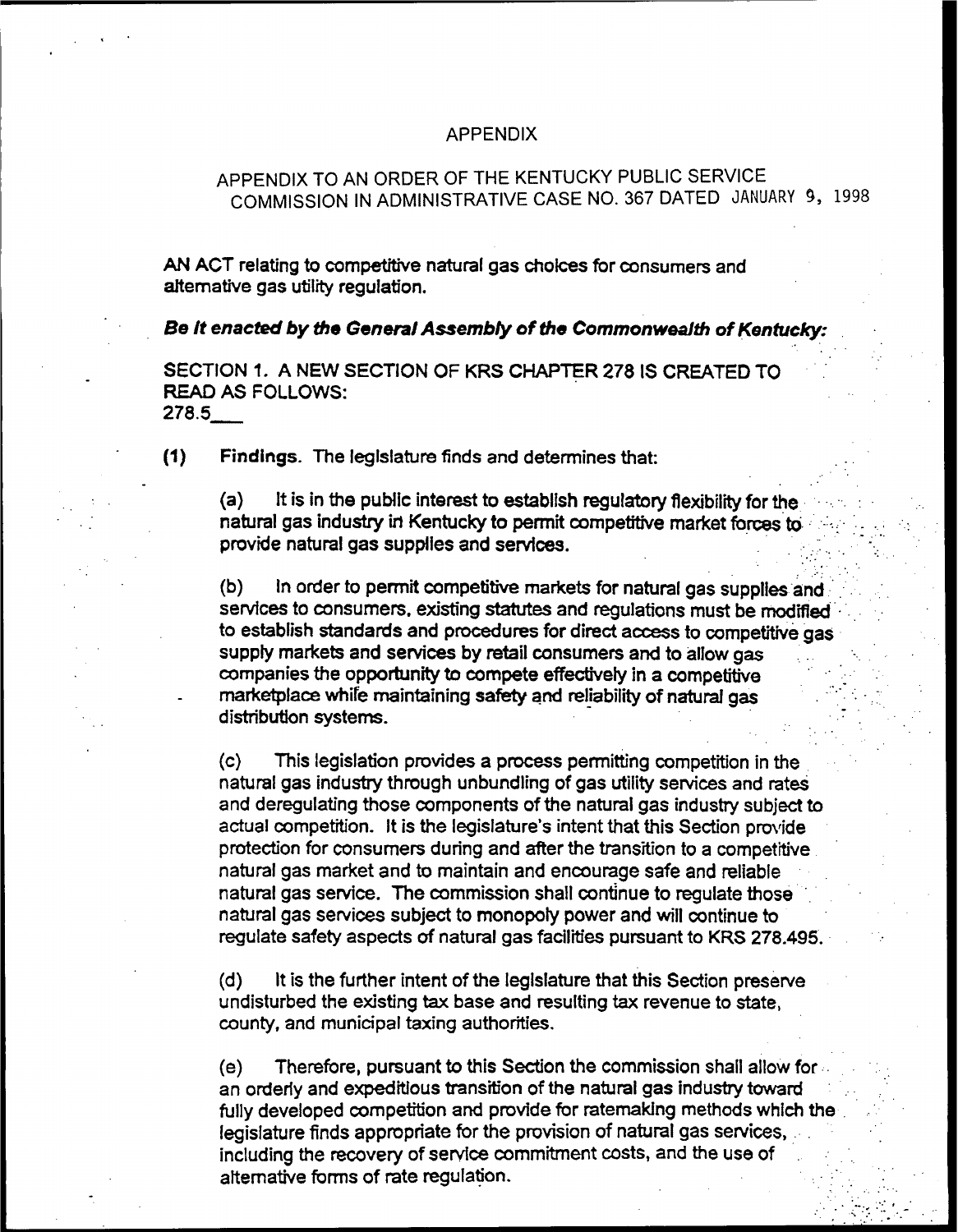Definitions. In addition to the definitions set forth at KRS 278.010 and 278.504, the following definitions shall apply to this Section:

(a) "Affiliate" means another person which controls, is controlled by, or is under common control with such person. "Control" includes without limitation the possession, directly or indirectly and whether acting alone or in conjunction with others, of the authority to direct or cause the direction of the management or policies of a person. A voting interest of 51%or more creates a rebuttable presumption of control.

(b) "Commodity sales service means the sale of natural gas exclusive of any distribution or other service.

(c) "Distribution service" means the delivery of natural gas by and '' through the instrumentalities and facilities of a local distribution company, regardless of the party having title to the natural gas.

(d) "Electing distribution company" means a local distribution company. which elects to become subject to the provisions of this section and satisfies the requirements of subsections (3) and (4), and includes any agent of or consultant to the electing distribution company.

(e) "Natural gas supplier" means any person registered with the commission and qualified by the commission to provide commodity sales service pursuant to subsection (5) or other services incident thereto to residential and small commercial retail customers connected to the facilities of an electing distribution company.

 $(f)$  "Obligation to serve" means the responsibility to contract or own intrastate or interstate transportation and storage capacity and gas supply, or other capability sufficient to provide commodity sales service to the relevant market

(g) "Relevant market" means the market segment or group of customers receiving competitive commodity sales service or other unbundled competitive service.

(h) "Retail customer" means a residential or small commercial purchaser of retail commodity sales service or distribution service, and such purchase is not for the purpose of resale.

 $(i)$  "Alternative form of regulation" means a method of establishing just and reasonable rates and charges for a local distribution company without. '. regard to methods based strictly upon cost of service, rate base, and rate of return. Alternative regulation may include without limitation one or more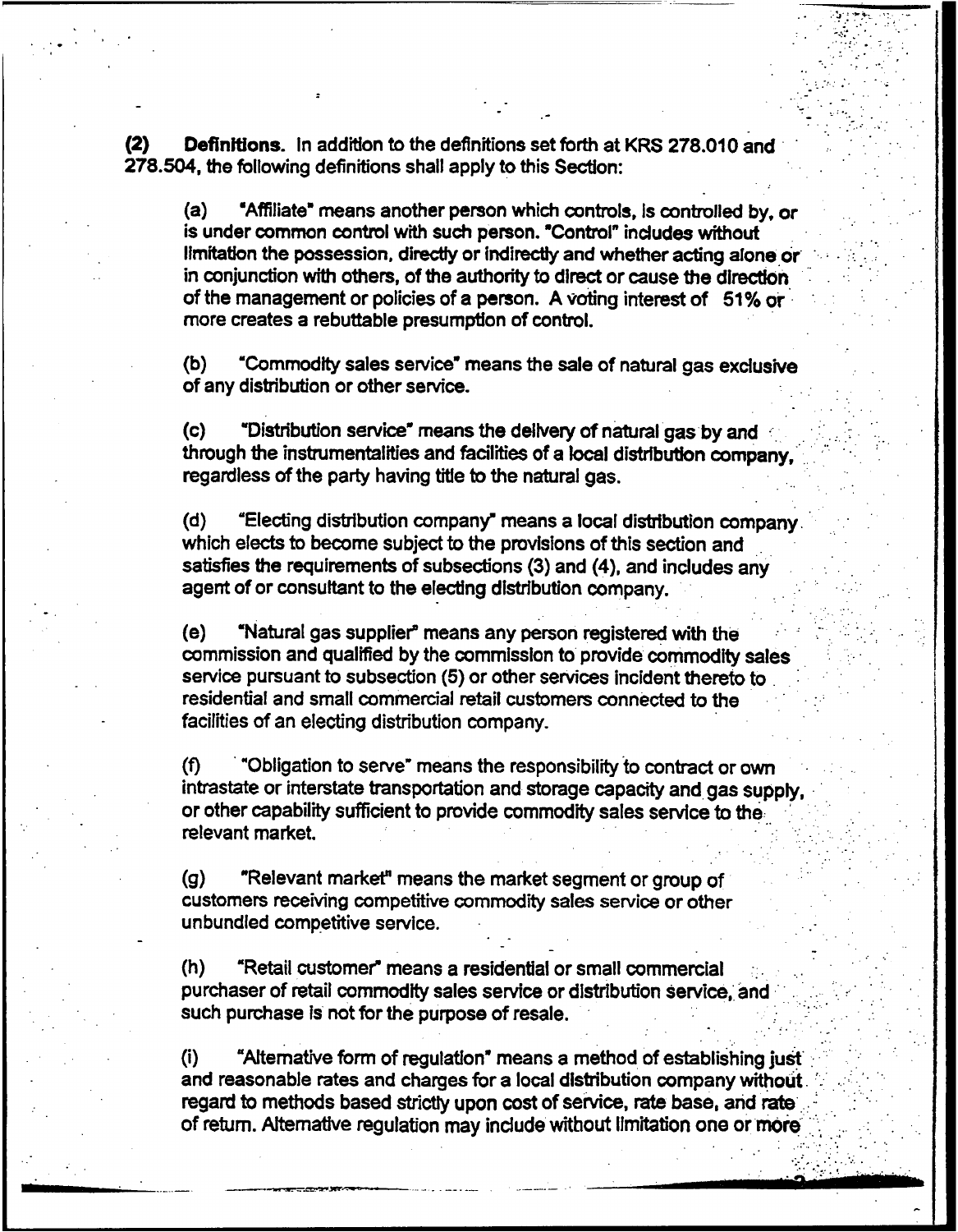of the following features: performance based mechanisms, earnings sharing, price caps, price-indexing formulas, ranges of authorized rates of return, gas cost incentives and the reduction or suspension of regulatory requirements.

(i) "Service commitment costs" means all costs and investments incurred by the local distribution company In unbundling its services, inciuding but not limited to the costs associated with contracts for pipeline capacity and gas supply, gas storage and all costs associated with the process of unbundling services such as labor, consumer education, electronic systems development and others.

(k) "Unbundling" or "unbundled service" means to separate the provision of commodity sales service or other services from the provision of distrlbutlon services.

(3) Local Distribution Company Election to Unbundle Services. A local distribution company may elect to become subject to the provisions ofthis section by: (a) filing with the commission a notice and an application to establish just and reasonable rates, or (b) filing proposed unbundled rates that are directly derived from the cost of service adopted by the commission in the local distribution company's last general rate proceeding. A local distribution company '-: that also provides retail electric service may file a rate proceeding exclusively for its gas utility services at its option. Pursuant to such application, the commission shall.

(a) Establish rates for distribution service.

(b) Establish separate rates and charges for each service unbundled by.the electing distribution company. Such services may include, without limitation, storage, balancing, peaking, billing, meter reading, and turn on/off service.

(c) Provide for the recovery in rates of all service commitment costs.

(d) Adopt such rules or orders as necessary to ensure that natural gas suppliers meet their supply obligations, including but not limited to establishing penalties for failure to deliver natural gas and revoking registrations. Such rules or orders shall require that to the extent that a natural gas supplier fails to deliver adequate quantities of natural gas to. the electing distribution company and the electing distribution company Is required, in its discretion, to purchase natural gas and pipeline capacity or to utilize storage to replace such undelivered quantities, the electing distribution company shall be entitied to collect and the natural gas supplier shall be obligated to reimburse the electing distribution company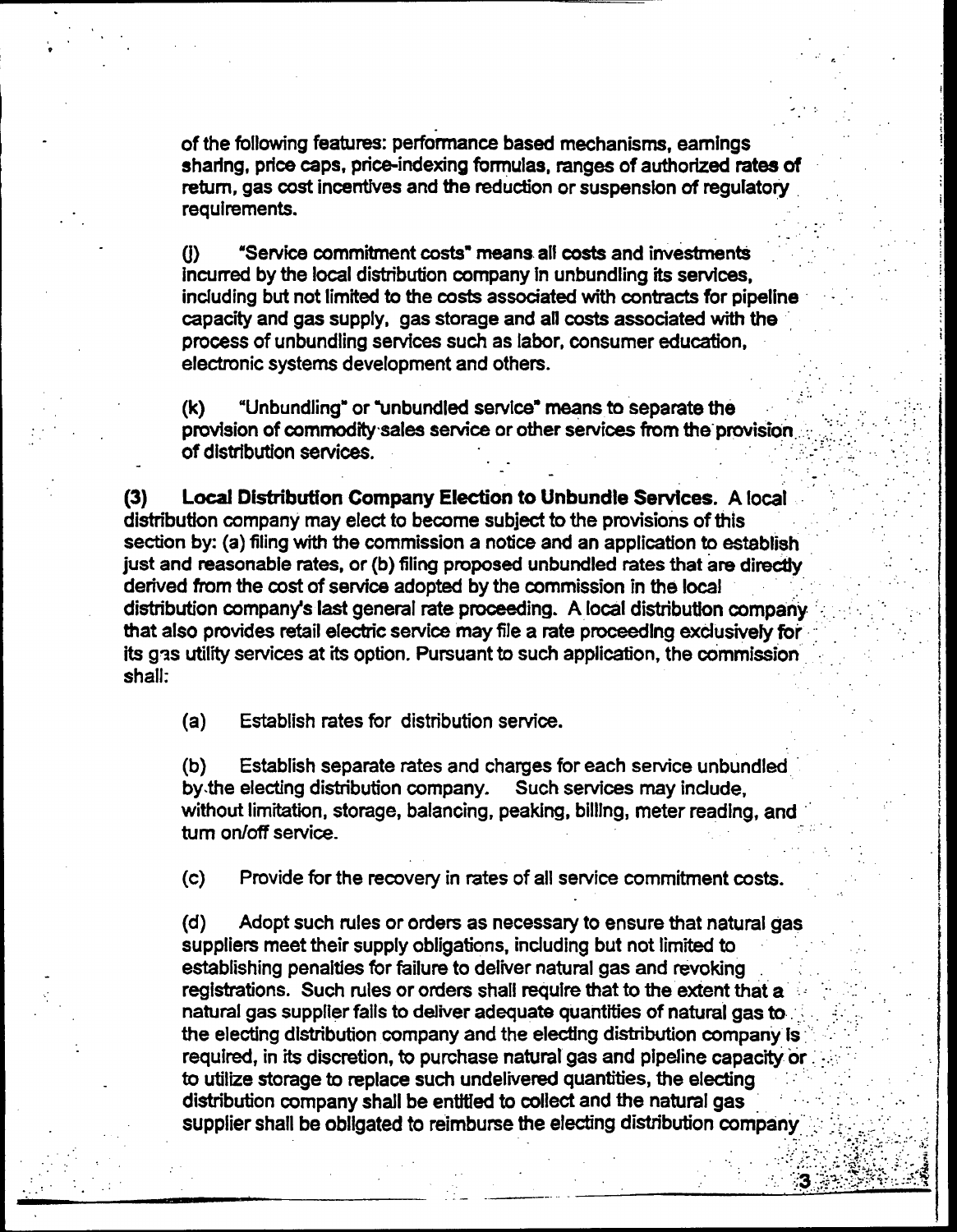for all direct and indirect costs associated with such replacement natural . gas supplies and pipeline capacity, and pay any applicable penalties.

(e) In addition to any other applicable filing requirements, any such application by a local distribution company shall:

Identify each of the components of natural gas service, 1. including but not limited to commodity sales service, distribution service, and other services, which are to be unbundled and offered under separate rates, together with the total costs to provide each such service induding a return on investment.

2. Propose to offer each unbundled service on an equal: access, nondiscriminatory basis within the relevant market.

3. Describe the method by which the local distribution company . proposes to restructure its existing contractual entitlement to interstate and intrastate pipeline capacity, gas supply, and storage capacity, including without limitation allocation to each certified natural gas supplier or customer of such contractual entitlement to Interstate and intrastate pipeline capacity, gas supply, and any storage capacity, whether contracted for from third parties or owned by the electing distribution company.

4. Propose how the obligation to serve shall be satisfied, and associated costs recovered by the electing distribution company.

5. Revise the tariffs and rate schedules as necessary to impIement the unbundled services.

(f} The commission shall review and accept for filing an application to unbundie local distribution company services filed pursuant to this section within 60 days of the date of filing and may suspend the operation of the proposed schedules and defer the use of the proposed rates, charges, classifications, or services for a period of not longer than five months from the date the application is accepted for filing. The commission may hold an evidentiary hearing with proper notice and opportunity for ail parties to cross-examine witnesses, and shall issue an order accepting, modifying or rejecting the filing. If the application is not acted upon within five, months from the date the application ls accepted for filing, the proposed rates, charges, classifications and services shall go into effect and the application shall be approved.

(g} In the event the commission approves the local distribution company's unbundling application with modifications, either initially or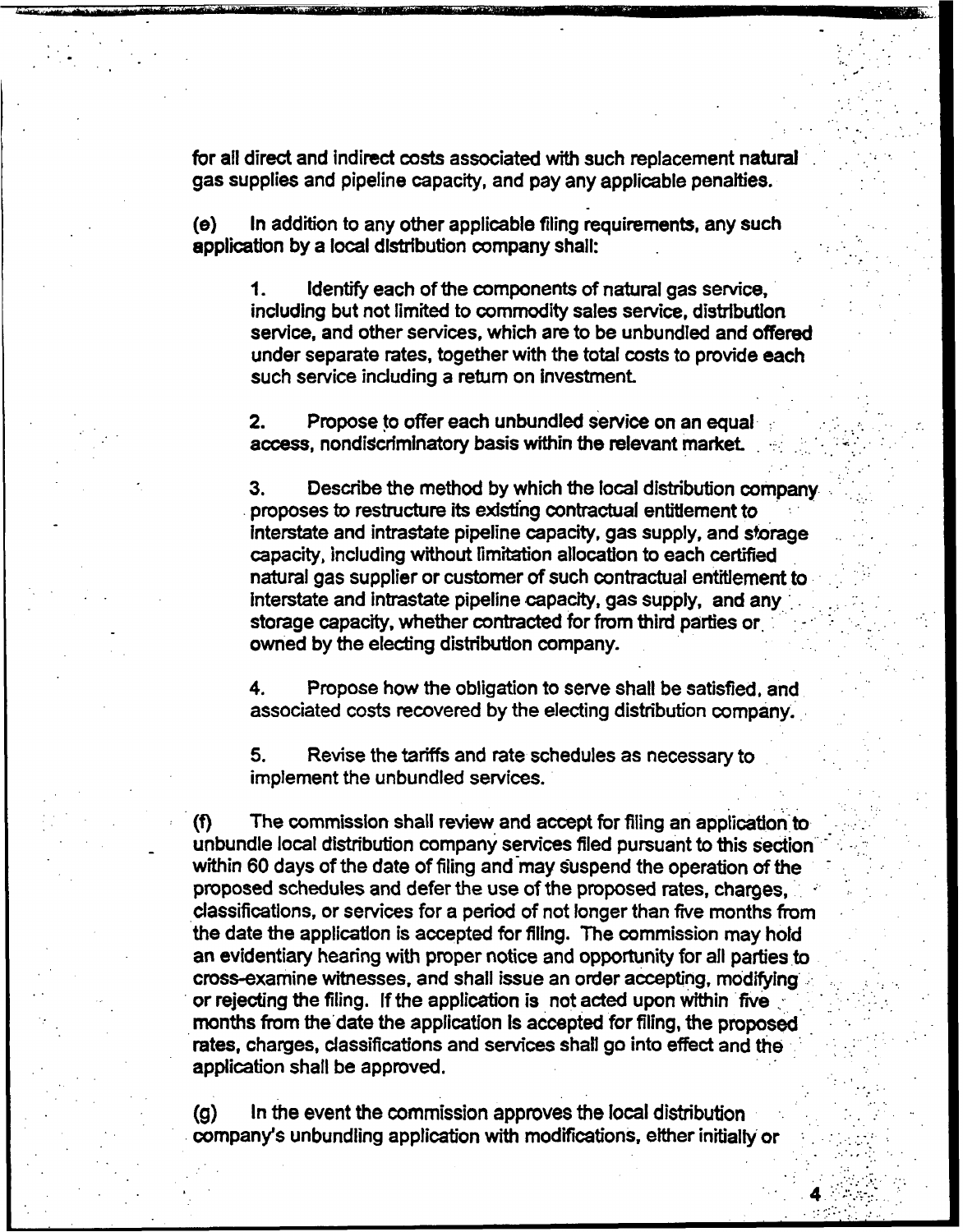subsequently, the local distribution company may, within 30 days of the date of the order, elect to withdraw its application without prejudice to future reapplication and to continue to be regulated under the rates, terms and conditions that existed immediately prior to the filing of the application.

 $(4)$  Electing distribution company rules of conduct. An electing distribution company shall conduct its business according to the following standards, which are intended to prevent any advantage or disadvantage accruing to any natural gas supplier or fts customers, including a natural gas supplier which is an affiliate of the electing distribution company or a division of the electing distribution company:

 $(a)$  Tariff terms and conditions shall be applied in the same manner to all natural gas suppliers and to all customers without respect to their natural gas supplier. Any discretionary right under a tariff provision shall be applied by the electing distribution company impartially to all similarly situated customers.

(b) No natural gas supplier or its customers shall be given any undue preference in matters relating to the processing of requests, the movement or delivery of gas or the administration of contracts, including.. scheduling, nomination, balancing, metering, storage, standby service, allocation or curtailment policy, billing and invoice questions and dispute resolution.

(c) No natural gas supplier shall receive any form of preference, directly or indirectly, relating to allocation, assignment, release, or other transfer of the electing distribution company's capacity contractuaf entitlement on interstate pipeline systems.

(d) The electing distribution company shall neither preferentially provide sales feads to any natural gas supplier nor express any preferential recommendation for a natural gas supplier that is an affiliate or division of the company or for any other natural gas supplier.

(e) Information provided to any naturaf gas supplier related to the marketing or sale or delivery of natural gas to customers or identified potential customers shall be contemporaneously disclosed to all natural gas suppliers on the system.

(f) An electing distribution company may not knowingly disclose to any,:: natural gas supplier any confidential information obtained in connection with providing distribution or related services to any other natural gas supplier or customer, a potential natural gas supplier or customer, any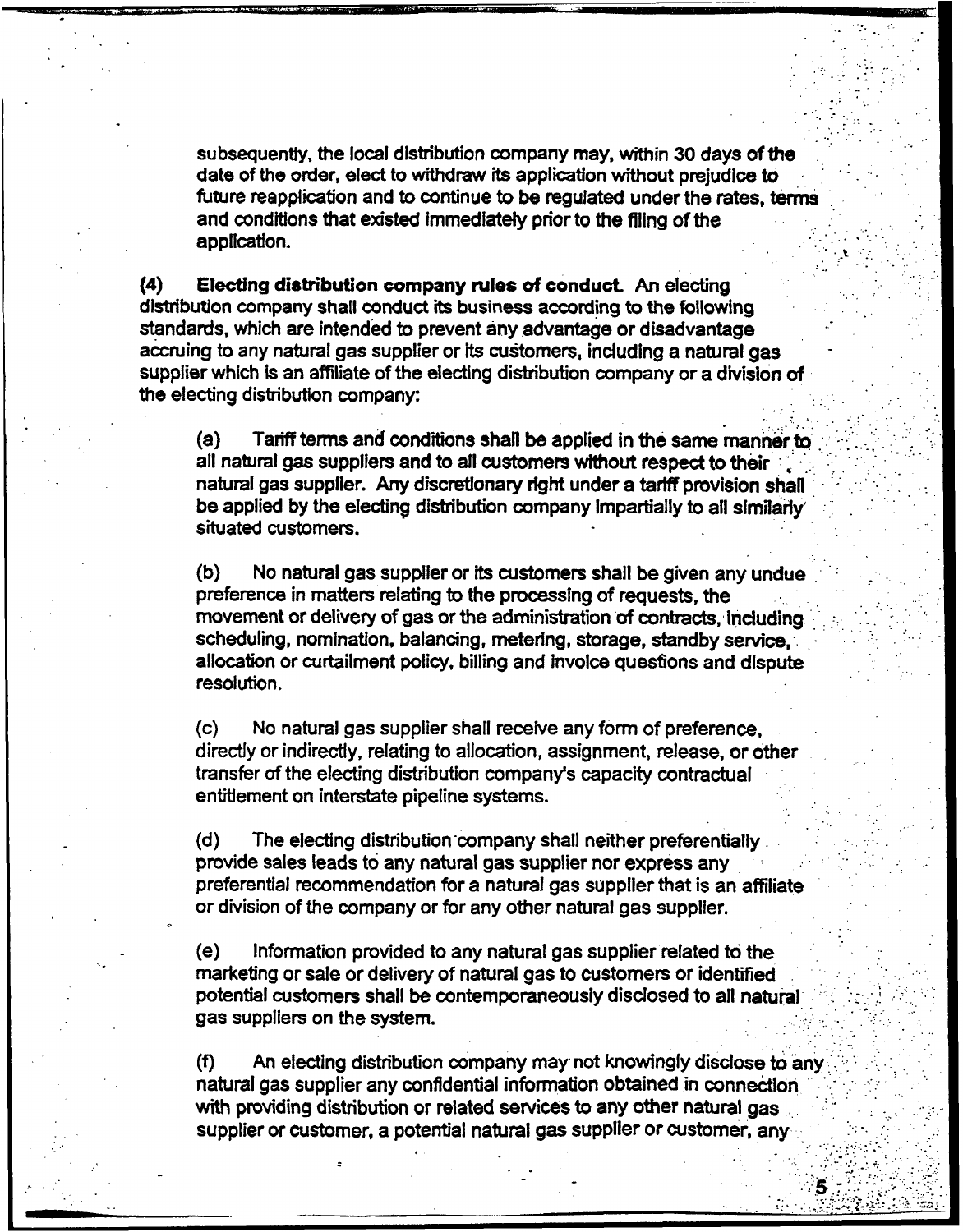with providing distribution or related services to any other natural gas supplier or customer, a potential natural gas supplier or customer, any agent of such customer or potential natural gas supplier, or a natural gas supplier. However, an electing distribution company when requested in writing to do so by a customer of a natural gas supplier, may disclose confidential information relating to the customer only to said natura! gas supplier.

(g) An electing distribution company shall maintain separate books of account and records from those of a natural gas supplier which is an affiliate or division or unit of the electing distribution company.

(5) Natural Gas Supplier Certification and Responsibilities. With respect to a natural gas supplier.

(a) The commission shall require a natural gas supplier to obtain a certificate of authority from the commission for each relevant market prior to offering to sell gas to residential or small commercial customers.

 $(b)$  Such certificate of authority with respect to a relevant market shall be issued upon a showing that the applicant:

 $\mathbf 1$ . possesses satisfactory financial and technical capability to render the proposed service; and,

2. has sufficient gas supplyor other capability necessary to meet the requirements of such service.

(c) A showing of public convenience and necessity is not a condition for the issuance of a competing certificate of authority.

 $(d)$  A natural gas supplier who seeks a certificate of authority shall. make an application to the commission which contains the information required by this section.

1. No later than December 31, 1998, the commission shall promulgate regulations describing the information to be included in an application for certification under this section and the criteria it will use in determining an applicant's financial and technical capability. Such criteria shall ensure that reliability and high quality of supply will be provided to consumers.

2. No such application shall be filed with respect to territory served by the local distribution company until such local distribution company has filed a notice of election pursuant to the provisions of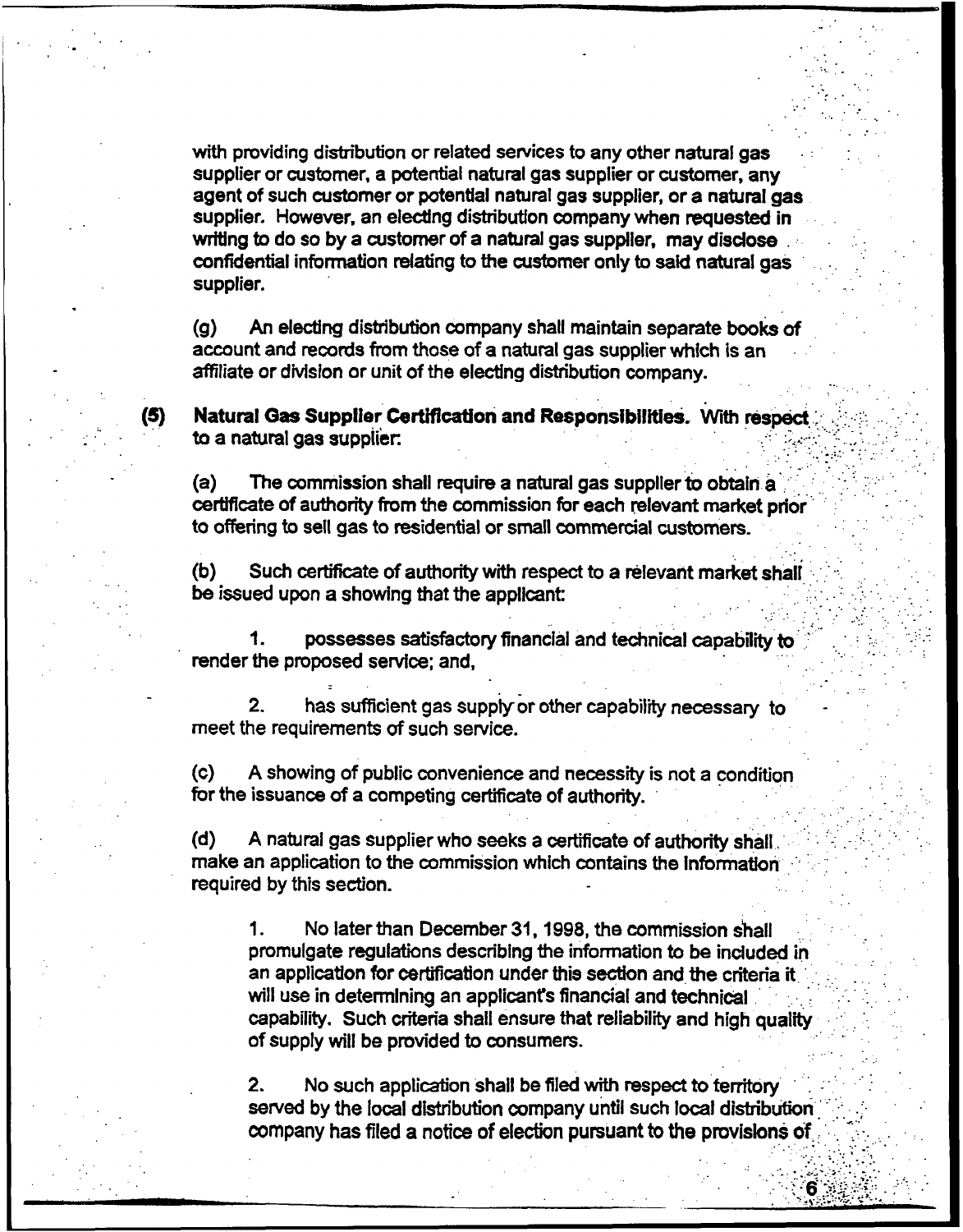3. Vntii the expiration of 15days following the effective date Of rates approved by the commission pursuant to section (3) for an electing distribution company, the commission shall not approve or disapprove any complete application for a certificate of authority covering territory certificated to such electing distribution companywhich application is filed prior to such expiration date, and all applications for certificates of authority filed prior to such expiration date shall be considered by the commission simultaneously. The commission may hold a hearing to consider one or more applications.

4. Within 90 days following such expiration date, the commissIon shall issue its orders approving or disapproving each of such applications for a certificate of authority.

5. The commission shall issue its order approving or disapproving each application for a certificate of authority filed subsequent to such expiration date within 90 days.

(e) Any certificate of authority issued by the commission is subject to revocation, suspension, or adjustment where the commission finds upon complaint and hearing that a natural gas supplier has failed repeatedly or has failed willfully to meet obligations to its retail customers which are imposed by this article, regulations issued pursuant to this article, or the natural gas supplier's certificate of authority; has engaged in unfair competition; or has abused its market position.

(f) The commission may deny an application upon a showing that the applicant or anyone acting in concert with the applicant has a history of violations of laws, rules, or regulations designed to protect the public. The commission may revoke any certificate issued pursuant to this section. where it finds that the natural gas supplier or anyone acting in concert with the natural gas supplier has such a history, that any information on the application was falsified or forged, that the natural gas supplier has acted unlawfully to the detriment of the public while certificated, or for any other good and valid reason where activities of the natural gas supplier are serving or could serve to mislead, deceive, or work a fraud upon members of the public. The commission shall be authorized to adopt rules and regulations, and to impose civil forfeitures, to implement this subsection. In any case where it is asserted in good faith that the natural gas supplier is, has been, or may be about to become involved in activities described in this subsection, any deadline imposed under this section regarding the granting of certification shall be null and void until such time as such assertions can be addressed.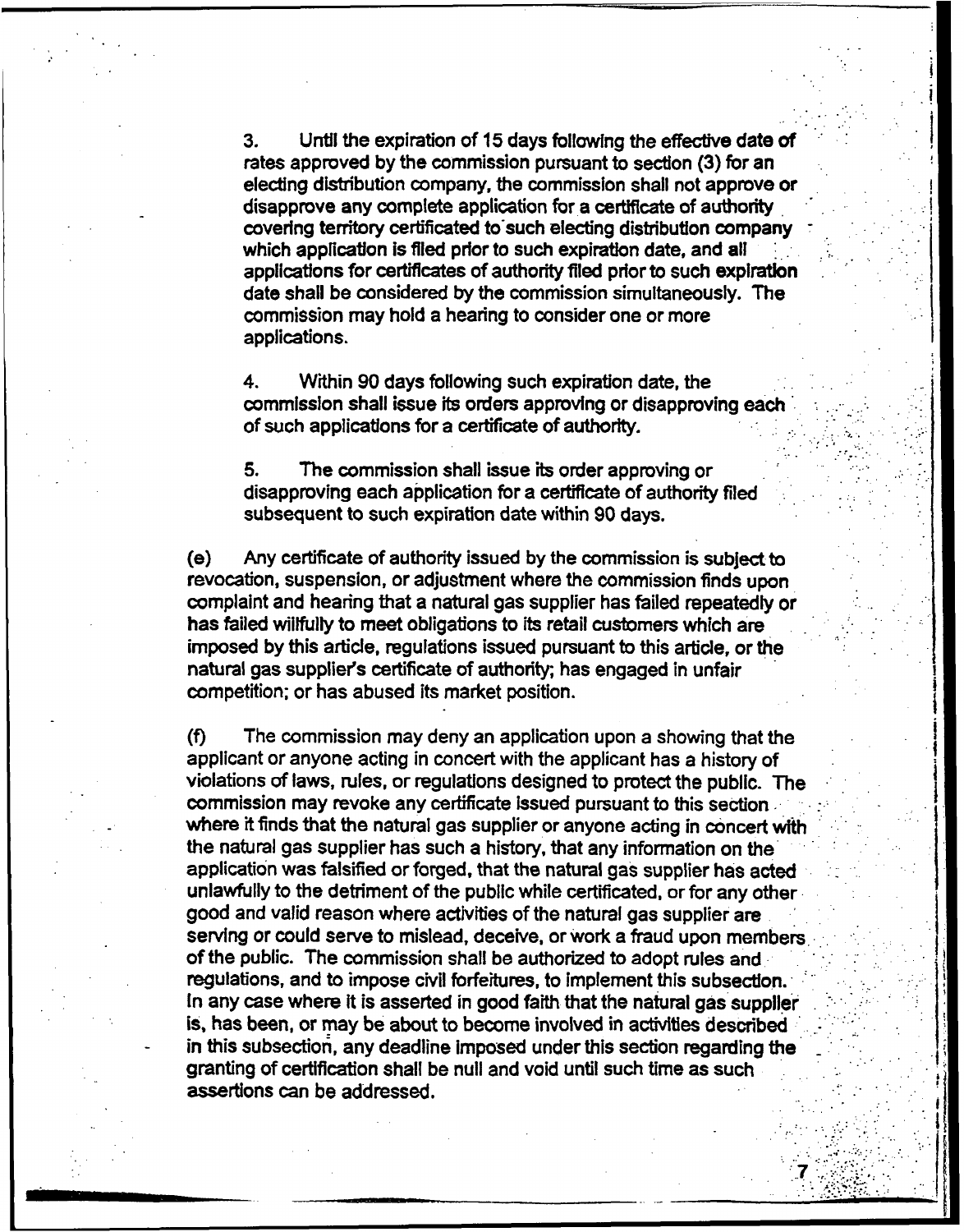granting of certification shall be null and void until such time as such assertions can be addressed.

(6) Trade Practices. The provisions of Title XXIX, Chapter 365, Unfair Trade Practices," of the Kentucky Revised Statutes Annotated shall apply to any natural gas supplier providing service.

(7) Finding of Competitive Market Alternatives. An electing local distribution company shall offer each unbundled service to customers at rates and on terms approved by the commission in accordance with this section until such time as the commission determines that there are reasonably available competitive market alternatives to purchasing a service from the electing local distribution company. Upon application filed by the electing distribution company, the commission shall make a separate determination regarding competitive market alternatives for each type of service, based upon consideration of the following factors:

 $(a)$  The number and size of alternative providers of the type of service in the relevant market.

(b) The extent to which the service is available from alternative providers in the relevant market.

(c) The ability of alternative providers to make functionally equivalent or substitute services readily available at competitive prices, terms, and conditions in the relevant market.

(d) Other indicators of market power, which may include market share, growth in market share, ease of entry, and the affiliation of providers of a service.

# (8) **Obligation to Serve.**<br>(a) Upon a commis

Upon a commission finding under subsection (7) that competitive market alternatives exist for a particular service in the relevant market, other than commodity sales service, that service shall be exempt from further regulation, and may be offered by the electing local distribution company at competitive rates that are not subject to the regulation or approval of the Kentucky Public Service Commission.

 $(b)$  Upon a commission finding under subsection  $(7)$  that competitive market alternatives exist for commodity sales service in the relevant market, the electing local distribution company shall have no further obligation to serve. The electing local distribution company shall choose and implement one of the procedures in subsection (c), (d). or (e) before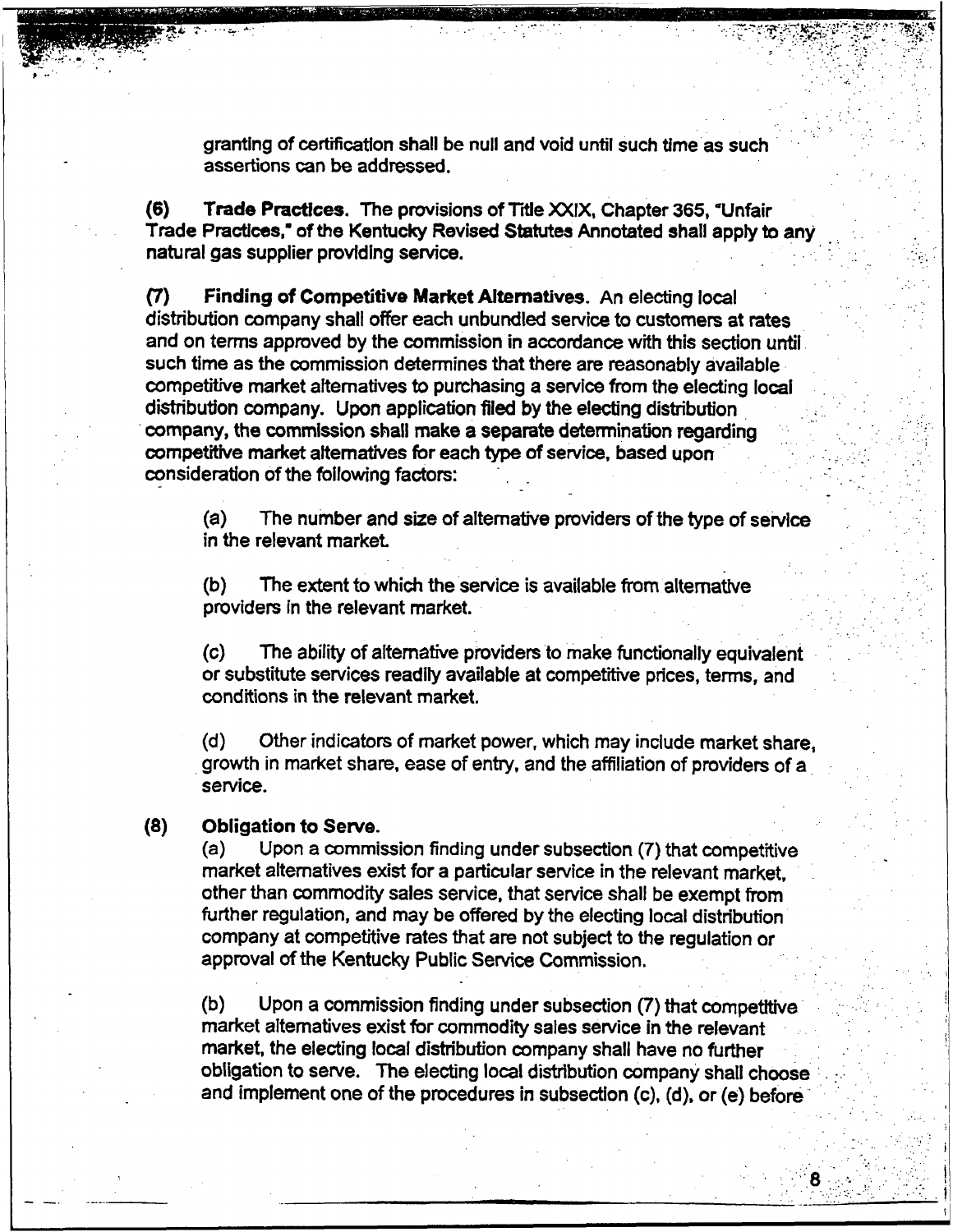1. Aggregate ail customers in the relevant market that have not elected a competitive commodity sales service supplier.

2. Determine the annual commodity sales service requirements for the aggregated group.

3. Conduct a competitive bidding process and select a competitive commodity sales service supplier for the aggregated group.

(d) The electing local distnbution company may randomly assign all customers not under contract within the relevant market, on a pro rata basis, to the registered and qualified natural gas suppliers then providing such service pursuant to rules promulgated by the Commission. Upon assignment by an electing distribution company, a natural gas supplier . shall not refuse to sell gas to a potential firm retail customer within the territory covered by the natural gas supplier's certificate of authority if the sale can be made by the natural gas supplier pursuant to the rules for service authorized by the natural gas supplier's certificate of authority and upon terms that will provide the natural gas supplier with just and adequate compensation, The price at which a natural gas supplier sells gas shall not be fixed by the commission.

(e) The electing distribution company may, through a division or unit of the company, provide commodity sales service, at competitive rates, to all customers within the relevant market that have not elected a natural gas supplier.

(f) Nothing iri this section shall be construed to require a local distribution company, whether electing to unbundle or not to unbundle, to discontinue providing commodity sales service.

(g) The commission shall promulgate administrative regulations governing aggregation, competitive bidding requirements, commodity . sales service supplier qualifications, and such other matters as it considers necessary for the implementation of this section.

(9) Capacity Release/Off-system Sales. Nothing in this Act shall prohibit a local distribution company, if consistent with federal regulation, from releasing interstate pipeline capacity and storage available to it from time to time and not required to serve the requirements of its retail customers and natural gas suppliers, or from making sales of gas with or without interstate transportation: capacity to municipal corporations, other local gas distribution companies, or natural gas suppliers and end users connected to an interstate pipeline company or connected to another local distribution company.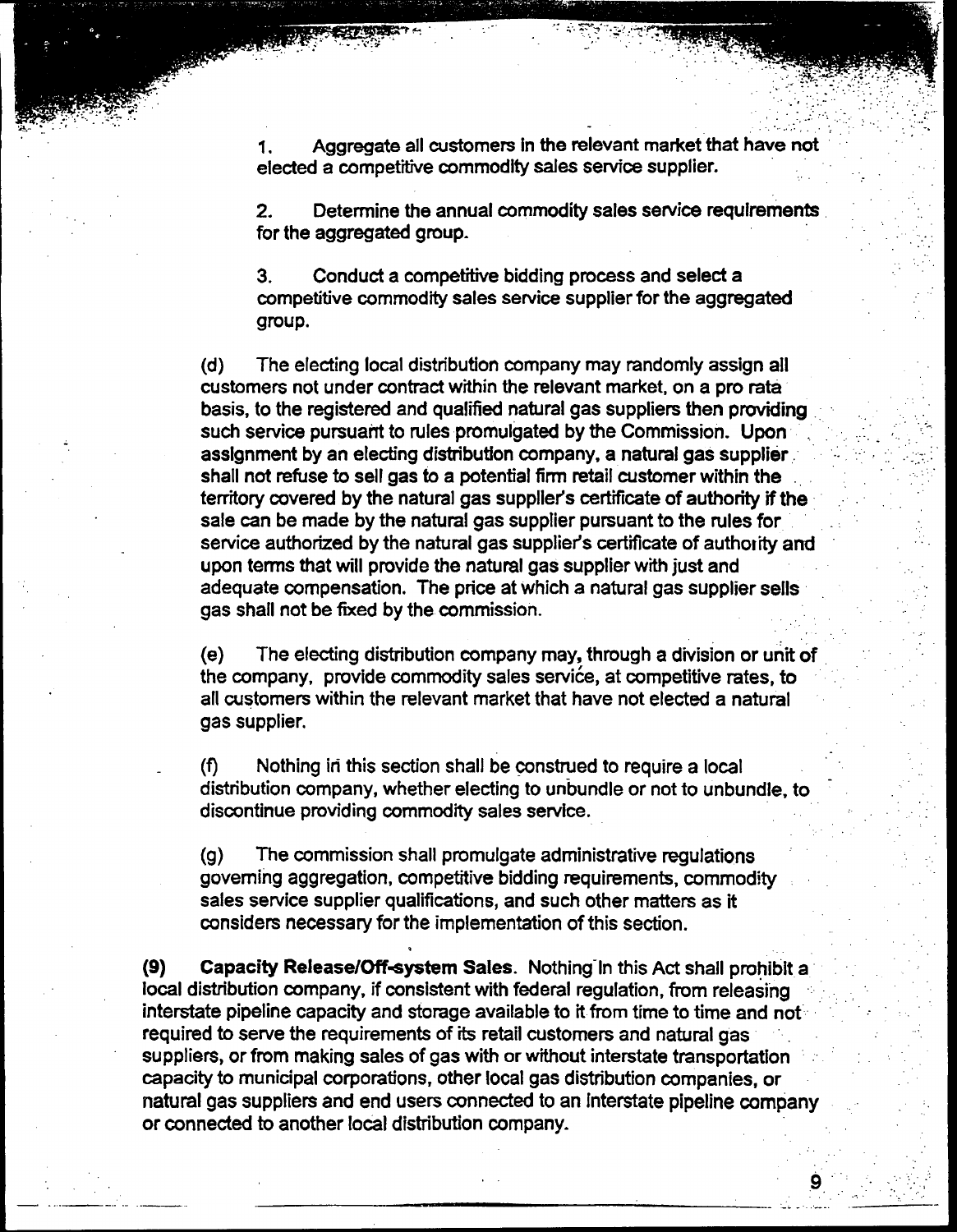(10) Pilot Programs. Nothing in this Act shall be construed to prohibit the commission from approving, upon application by a local distribution company, pilot programs which allow expenmentation with increased customer choice on such focal distribution company 's system butwhich are not otherwise subject to the provisions of this section.

(11) Special Contracts. Any special or negotiated contract between a local distribution company and a retail customer approved by the commission shall not be invalidated or modified by the provisions of this Act.

# (12) Alternative Form of Regulation. [Section under review.]<br>(a) Notwithstanding any other statute to the contrary, the

~ ~ h.v

> Notwithstanding any other statute to the contrary, the commission may, upon petition of a local distribution company, after notice and opportunity for comment, and a hearing lf the commission deems necessary, adopt for the petitioning local distribution company an alternative for establishing services and rates and charges for any gas service by a method other than that which is specified in this chapter, if the commission finds the alternative is in the public interest and is just and reasonable. The application shall not be governed by the commission's regulations concerning changes or withdrawal of rate schedules, notice or general adjustment in rates.

(b) A local distribution company proposing an alternative form of regulation plan under this section shall certify to the commission at the time of filing that it has published notice of its petition in the newspaper of general circulation in its service territory and that the published notice Informed interested parties of their right to request intervention and a hearing within 30 days of filing the petition.

(c) In determining whether a proposal for alternative regulation is in the public interest, the commission shall consider the following:

1. Whether the proposal promotes increased efliciencies and cost control.

2. Whether the proposal is consistent with the provision of safe, adequate, and reliable service.

3. Whether the proposal is beneficial to local distribution company customers generally.

4. The existence of adequate safeguards to ensure that rates for services regulated pursuant to this chapter do not subsidize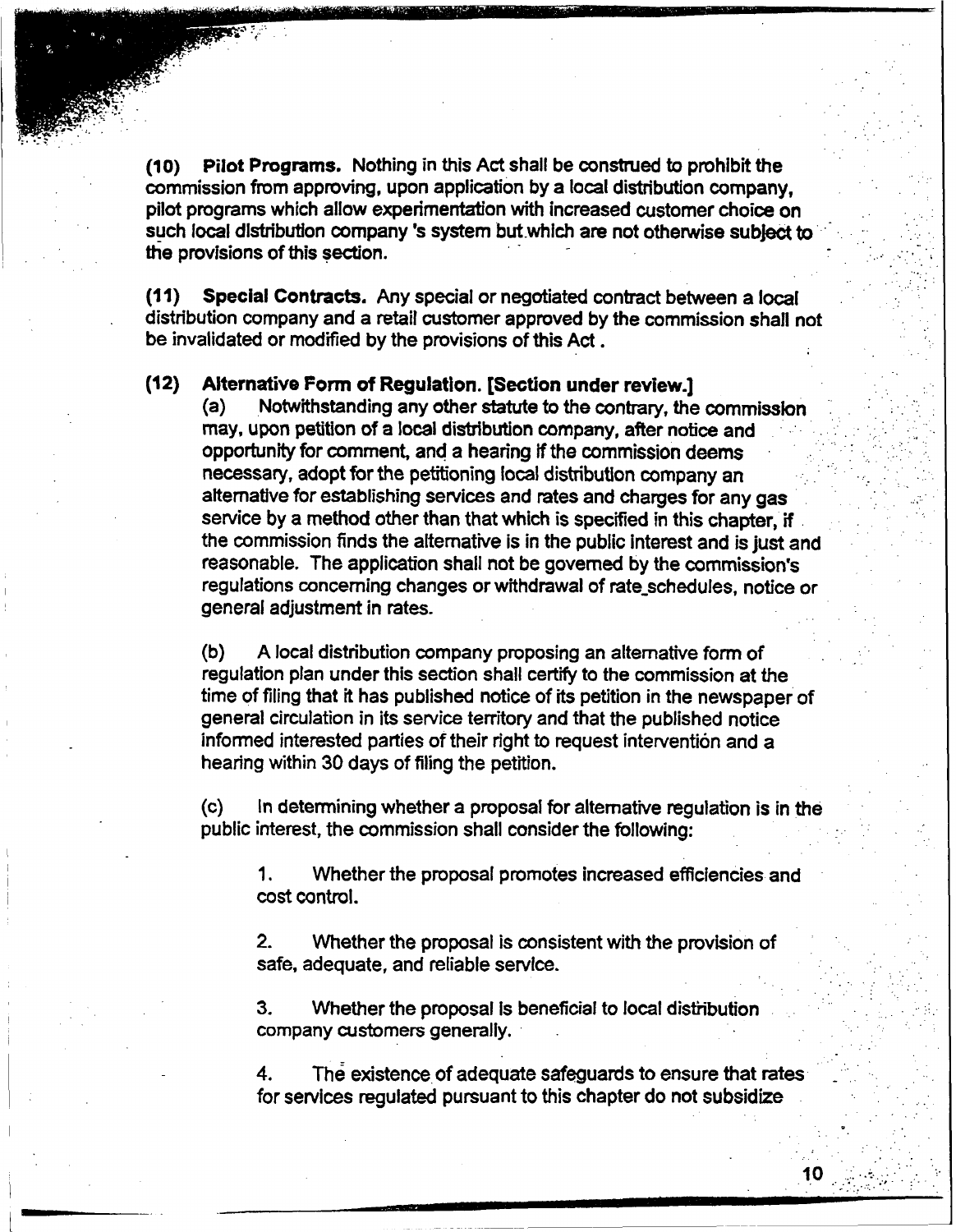unregulated activities.

5. Any other factors relevant to the petitioning local distribution company, for which the local distribution company has received notice from the commission prior to the hearing, that the commission may, on a case-by-case basis, determine are In the public interest.

{d} Within five (5) months after the filing of a petition pursuant to this section, the commission shall enter an order stating its final determination, unless there is good cause to continue the petition for longer than five (5) months, in which case the order making the continuance shall state fully the reasons for the continuance. If the commission has not rendered its decision ten (10) months after the filing of the petition, the alternative form of regulation proposed in the petition shall be effective at that time.

(e) Nothing herein shall prohibit the commission from having access toand examining the books and records of the local distribution company relating to an activity that is subject to alternative regulation pursuant to-KRS Chapter 278 in order to determine compliance with the commission's rules respecting allocation of cost when setting rates for the local distribution company's regulated services.

(f} The commission shall retain jurisdiction over local distribution companies for which alternative regulatory requirements have been established pursuant to this section. In an order establishing an alternative form or regulation, the commission may prescribe a date to begin a review of the alternative form of regulation for the local distribution company to determine whether it is in conformity with the order and is just and reasonable. In addition, at any time, the commission, on its own motion, or pursuant to a complaint filed under KRS 278.260, after notice and hearing, if requested, may vacate or modify any orders establishing alternative regulation requirements if it determines by clear and satisfactory evidence that the findings upon which the order was based are no longer valid, or that the alternative regulation plan is no longer in the public interest.

(g) If the commission approves a local distribution company's plan for alternative regulation with any modification, or if an approved alternative regulation plan is modified upon subsequent review pursuant to subsection (6), the plan shall not become effective until twenty-three (23) days after service of the order establishing the plan. If the commission grants rehearing upon request of the petitioning local distribution company, the plan shall not become effective until the commission enters a final order on rehearing or until ninety (90) days after rehearing has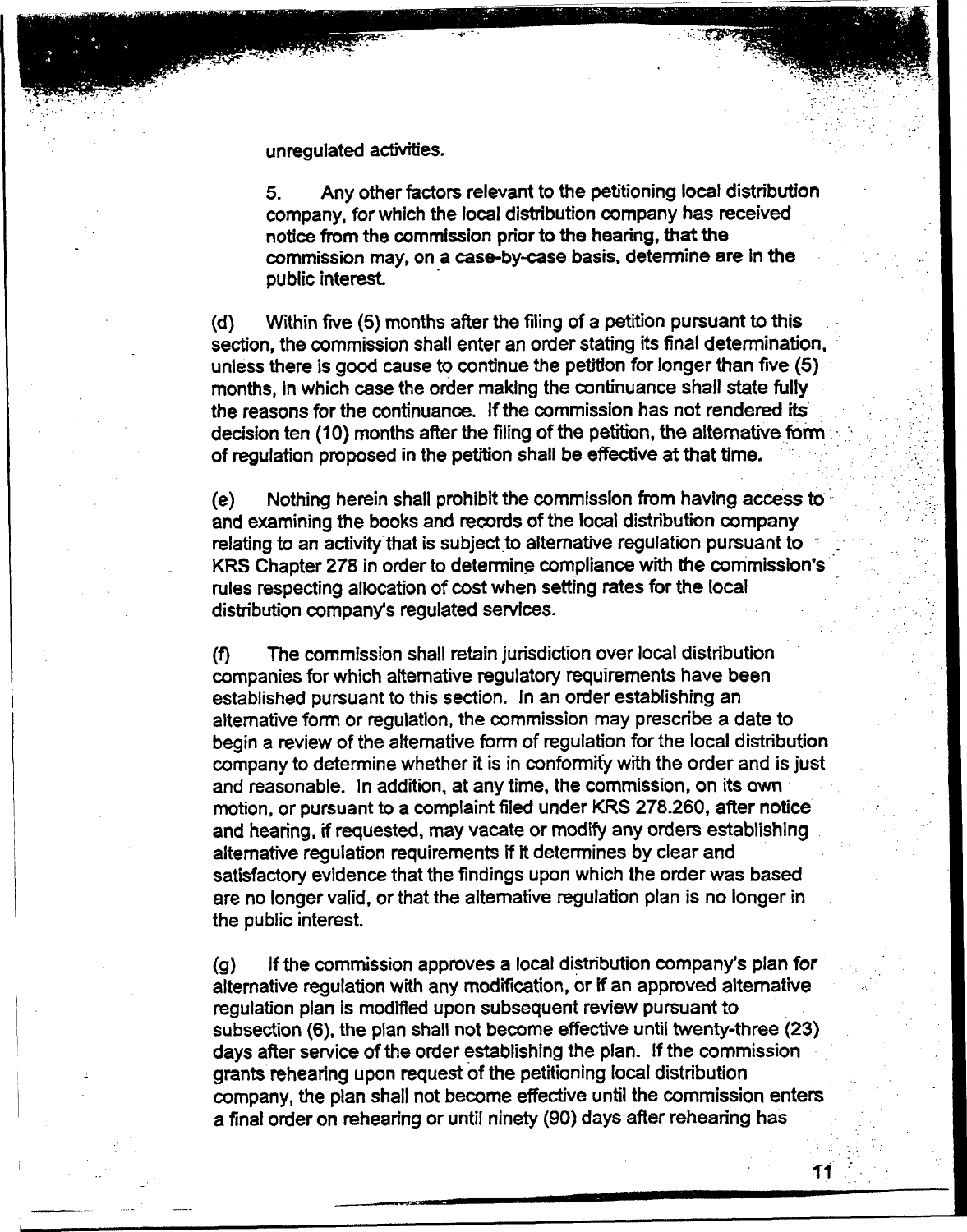been granted, whichever is sooner. The petitioning local distribution company may, within twenty-three (23) days after service of any order establishing any alternative regulation plan, reject any plan which is a modification of the petitioning local distribution company's alternative regulation plan whether the plan is established pursuant to an Initial order, an order on review pursuant to subsection (6), or an order on rehearing, and elect to continue to be regulated under the form of regulation that existed immediately prior to the filing of the petition.

(h) Nothing in this section shall be construed to limit in any way the commission's authority to establish rules and regulations generally applicable to local distribution companies providing service in this State.

(13) Application of Taxes to Commodity Sales and Distribution Services. (a) Commodity sales service and distribution service provided to residential and small commercial custornersare sales at retait and the gross receipts therefore are subject to the provisions of KRS Chapter 139,

(b) For the purpose of levying and collecting the utility gross receipts license tax pursuant to KRS Chapter 160, gross receipts for furnishing commodity sales service and distribution service provided to residential and smail commercial customersshall constitute the furnishing of natural gas within the taxing district for application of KRS 160,613to such gross receipts, notwithstanding that title to the natural gas passes to the consumer outside the taxing district.

(c) Commodity sales service provided to residential and small commercial customers within a municipality shall be subject to municipal franchise fees or assessments to the same extent as a local distribution company for the rendition of distribution service to the consumers within the assessing municipality, notwithstanding that title to the natural gas passes to the consumer outside the boundaries of the assessing municipality.

(d) All taxes or fees applicable to a natural gas supplier subject to the provisions of subsections (a) through (c) of this section shall be collected by the local distribution company providing the distribution service arid paid to the appropriate taxing authority.

(14) Natural Gas Supplier's Agent for Service of Process.

No person shall operate as a natural gas supplier in this state unless that person first does both of the following:

Consents irrevocably to the ongoing jurisdiction of the courts  $1<sub>1</sub>$ of this state and service of process in this state, including,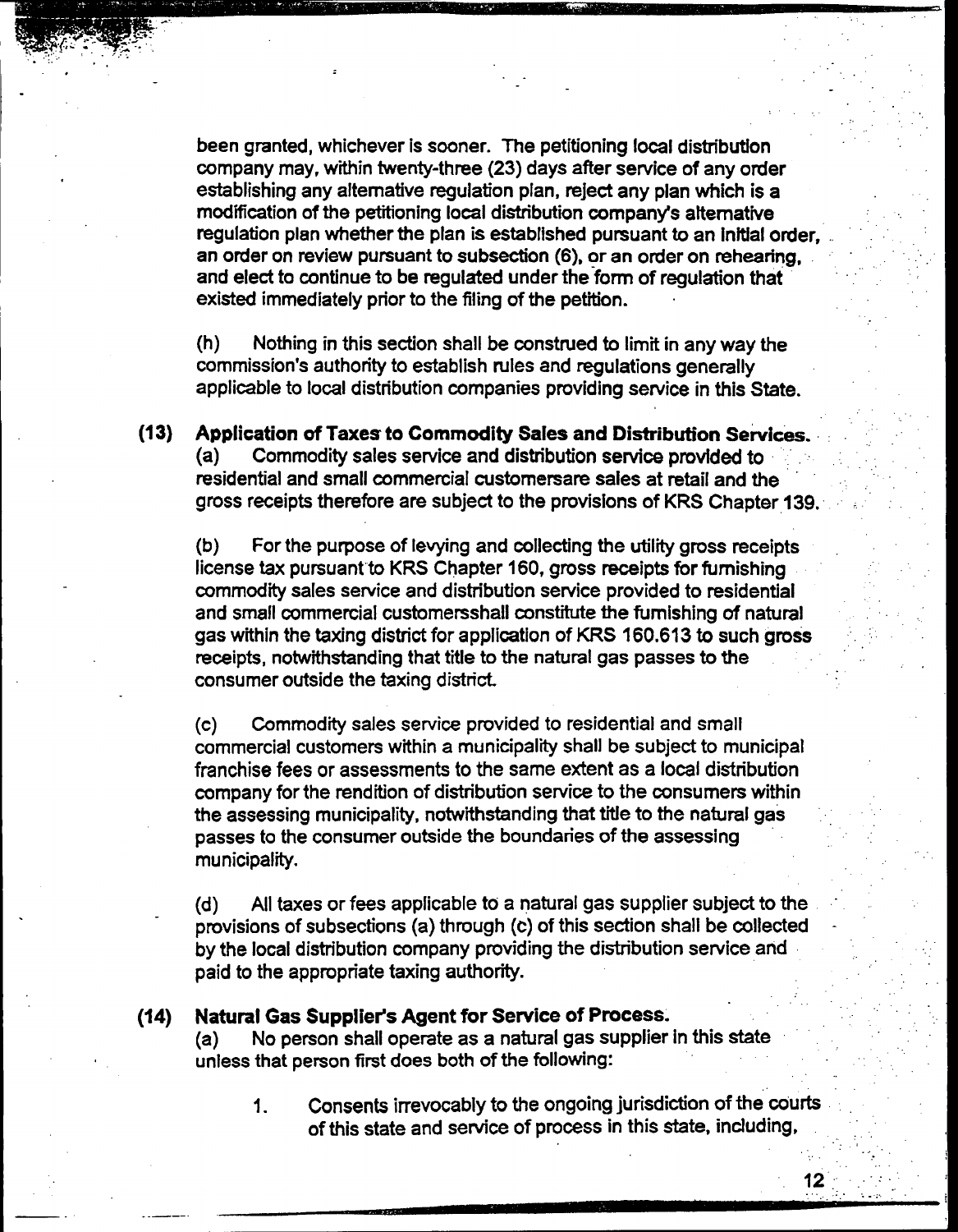(a) No person shall operate as a natural gas supplier in this state unless that person first does both of the following:

- 1. Consents irrevocably to the ongoing jurisdiction of the courts of this state and service of process in this state, including, without limitation, service of summonses and subpoenas, for any civil or criminal proceeding arising out of or relating to such operation, by filing with the commission a document providing such irrevocable consent; and
- 2. Designates an agent authorized to receive such service of process in this state, by filing with the commission a document designating such agent.

(b) lf the address of the person filing a document under subsection (a) of this section changes, or if a person's agent or the address of the agent changes the person shall file an amended document containing the new information.

(c) The consent and designation required by subsection (a) of this section shall be in writing, on forms prescribed by the commission. The original of each such document or amended document shall be legible and shall be filed with the commission, with a copy filed with the attorney general.

(d) Subsection (a) of this section does not apply to any of the following:

1. A corporation incorporated under the laws of this state that has appointed a statutory agent pursuant to KRS 271b.5-010;

2. A foreign corporation licensed to transact business in this state that has appointed a designated agent pursuant to KRS 271b.15-030;or

3. Any other person who is a resident of this state.

#### (15) Customer to Receive One Sill.

(a) The invoicing or billing for commodity sales service and any unbundled services shall be rendered to residential and small commercial customers through the electing distribution company, or an agent for the electing distribution company, such that the consumer receives one bill containing charges for distribution service, commodity sales service, arid any services associated with the commodity sales service in sufficient detail to enable the customer to determine the basis for all charges.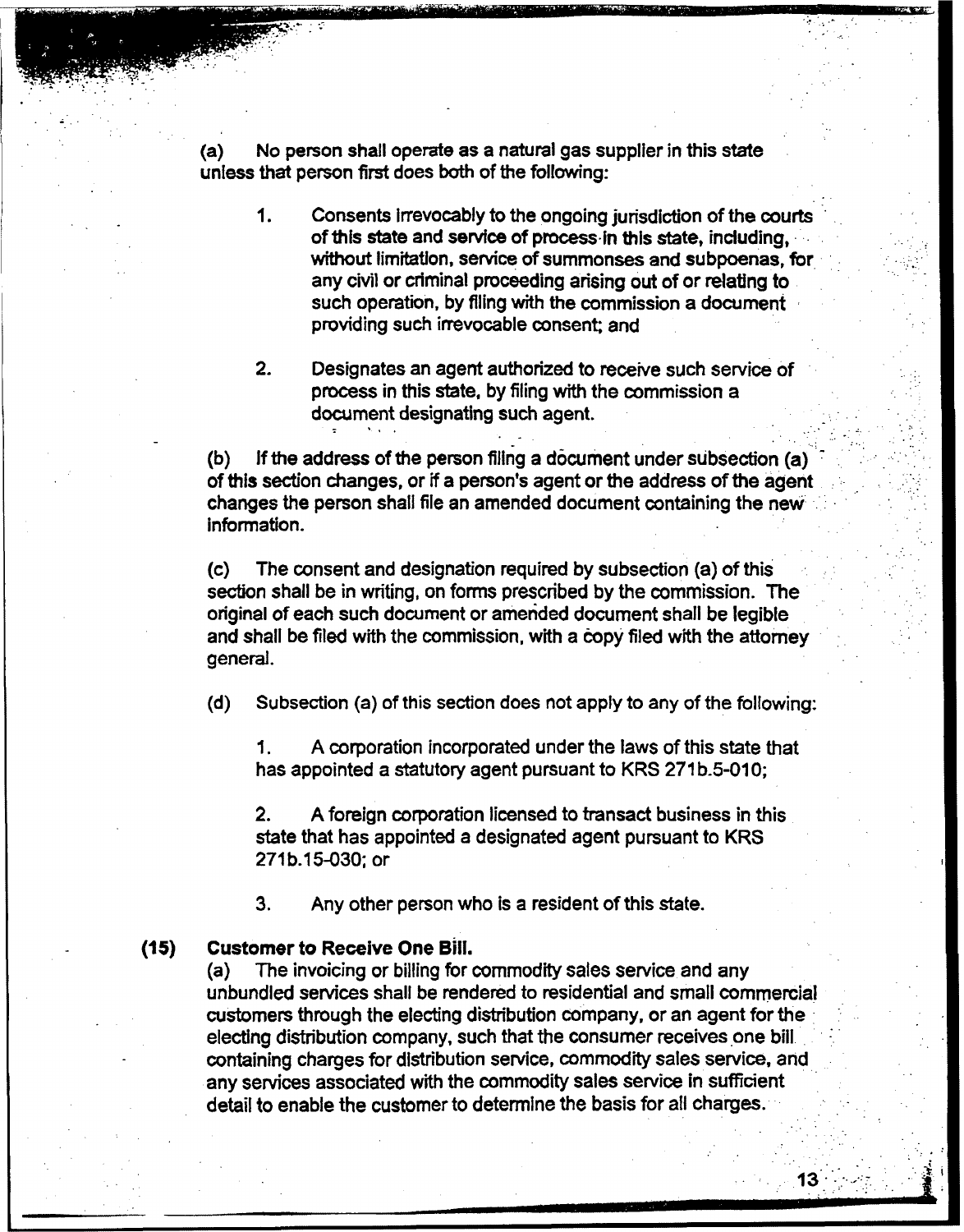(b) The provider of commodity sales service and any services associated therewith shall furnish to the electing distribution company billing data sufficient to enabfe the electing distribution company to bill the consumer.

(c) The local distribution company may charge the natural gas supplier for its cost of administration for inclusion of their charges in the bill rendered by the electing distribution company to the consumer, including, but not limited to, proportionate costs for collecting and paying any gross receipts, franchise, sales or other taxes, assessments, or fees.

(d) Any payment of a gross receipts tax, assessment or fee based on the gross receipts, or payment of charges received by the electing distribution company'is recoverable by the electing distribution company by an adjustment of the charges by the electing distribution company for those consumers within the taxing authority levying the tax or assessment.

(e) The electing distribution company shall not be required to forward payment to the natural gas supplier for commodity sales service and any associated services billed by the electing distribution company before the electing distribution company has received payment for the commodity sales service and any associated services from the consumer. Payment by a consumer if not paid in full, wi)l first be applied to charges for distribution service and the remainder pro-rated over the commodity sales service and other services provided by the natural gas supplier.

### (16) Low Income Heating Assistance.

(a) In order to ensure continued access to a subsistence level of natural gas service for heating of residential premises of Iow income consumers within the State of Kentucky a Low Income Natural Gas Heating Assistance Fund, the Fund, is hereby created by this section.

(b) Administration of the Fund shall be by the Cabinet for Human Resources which shall:

1. Receive and administer any money made available within the Fund;

2. Determine and administer the criteria for determining eligibility of consumers heating their premises primarily by natural gas energy;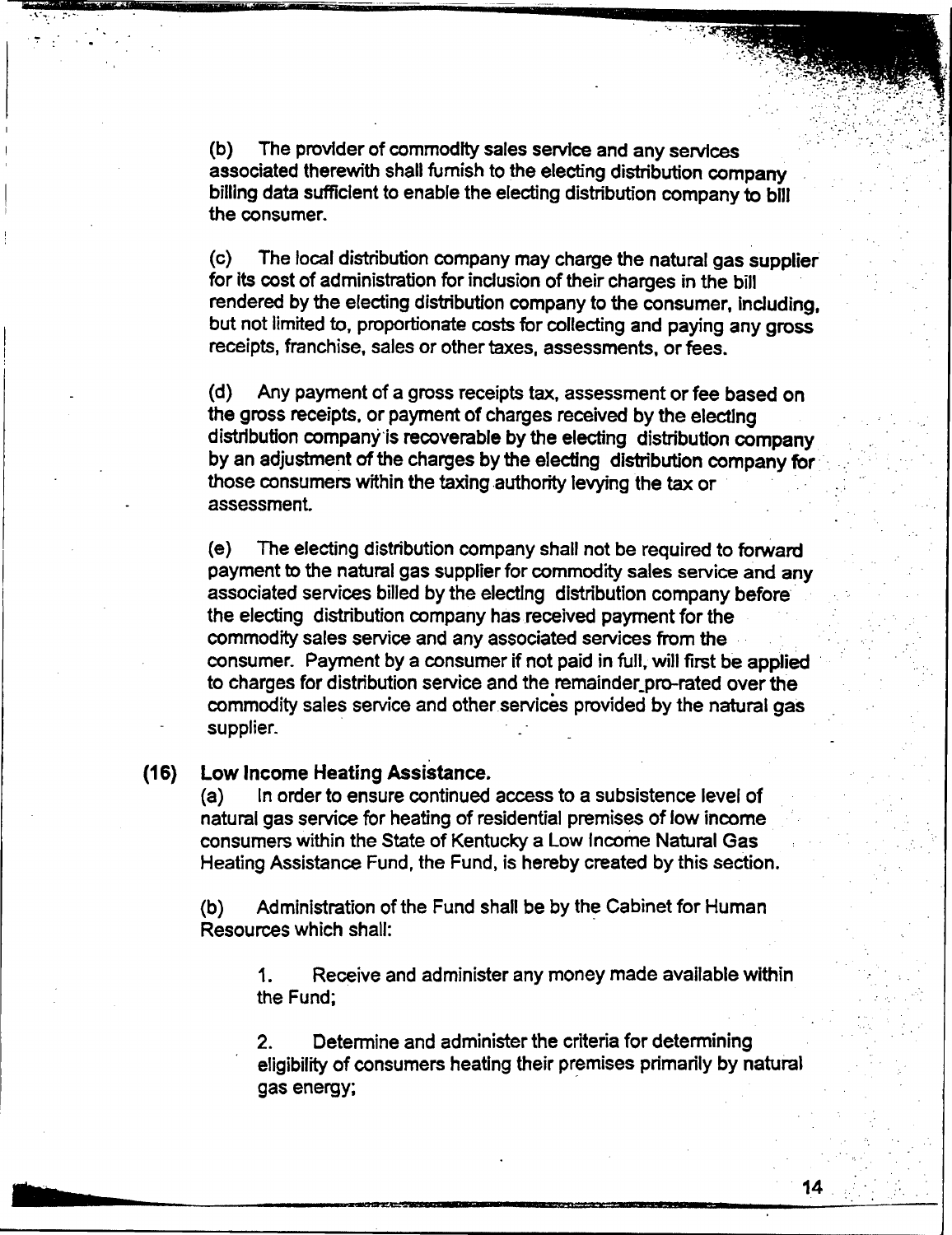(c) The administrator may recover from a recipient the amount of assistance that the recipient is found ineligible to receive including penalties for fraudulently obtained assistance.

 $(d)$  All disbursements from the Fund of the administrator shall be to the electing distribution company delivering natural gas to the eligible low: income consumer.

(e) The dollar level to be achieved for the continuous funding of the Fund shall be that dollar portion of the 1996 low income home energy assistance program funded by the federal government which was provided to low income consumers heating their residential premises with natural gas and receiving distribution service from the applicable electing distribution company.

(f) To maintain the sustainable dollar level of the Fund in the event federal funding of the low income home energy assistance program is below the November 1, 1996 dollar level, an electing distribution company shall pay into the Fund an amount to maintain the dollar level at the amount established in accordance with subsection (e) of this section with the source of the amounts to be paid by the electing distribution company into the Fund to be derived from implementation of a surcharge upon the rendition of distribution service. to all residential consumers receiving distribution service from the electing distribution company.

(g) The commission shall annually determine the amount of the surcharge to be imposed by each of the electing distribution companies from the evidence submitted at a public hearing to determine the amount of the surcharge to be established for a twelve month period. Any report or analysis prepared by the commission's staff concerning the energy surcharge may be admitted into evidence at the hearing, subject to crossexamination by any party of the person who performed or directed the preparation of the report. ln determining the surcharge the commission shall take into account that the amount of total reserves to be produced by the surcharge for the twelve month period shall equal the dollar amount established under subsection (e) of this section. Any surplus in the Fund shall be carried forward to the next period and credited against the amount that would otherwise be collected for that period through the surcharge.

(17) Remedies. No local distribution company shall be liable for any damages to any current or future customer if a natural gas supplier or provider of unbundled services fails to deliver such supply or service.